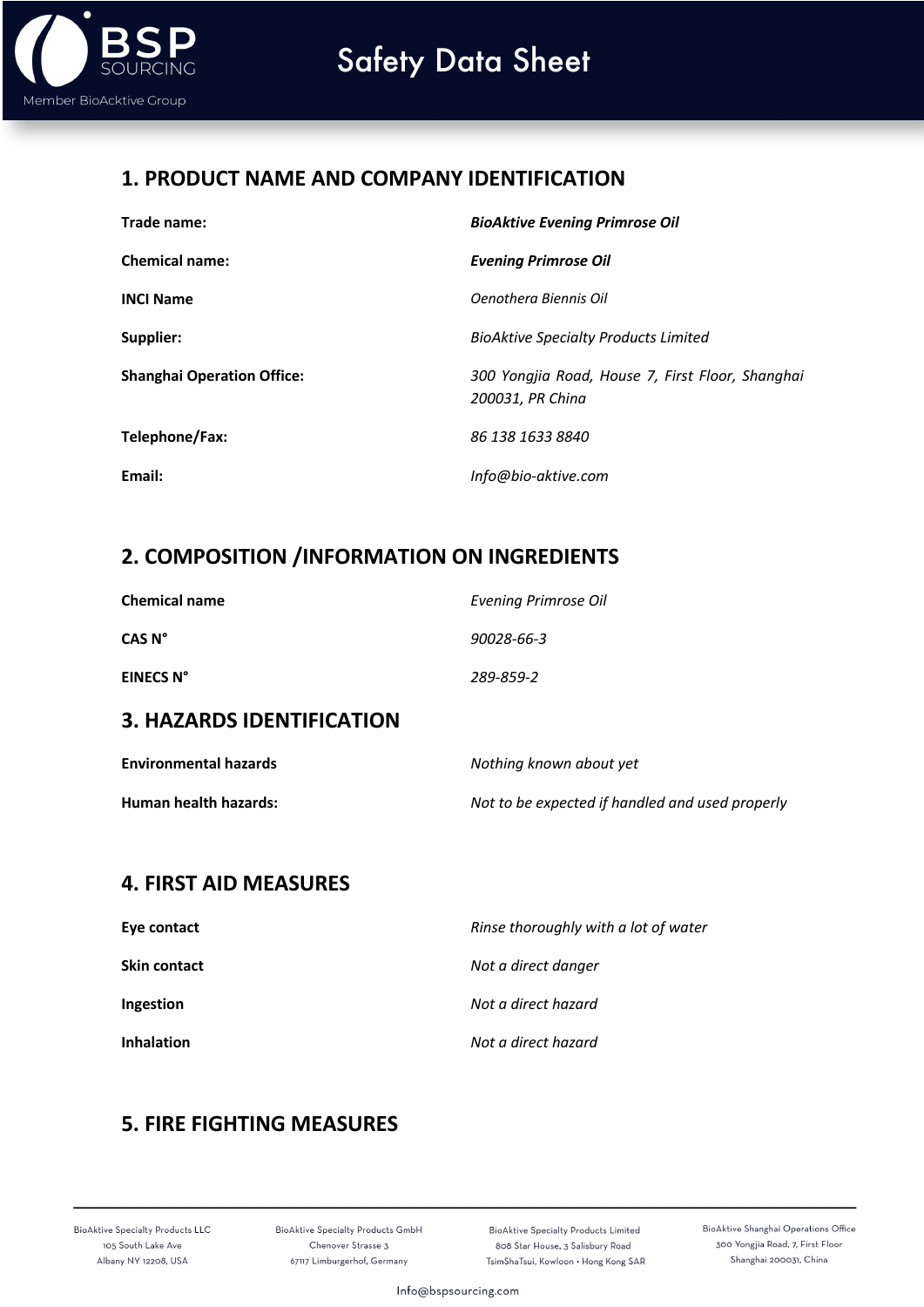

**Extinguishing Media** *Dry fire extinguisher/carbon dioxide/A film forming foam*

**Special Firefighting Procedures** *In case of insufficient ventilation wear suitable respiratory equipment.*

**Unusual Fire & Explosion Hazards** *None*

## **6. ACCIDENTAL RELEASE MEASURES (STEPS FOR SPILLS)**

**Methods for Cleaning Up** *Cover with absorbent material*

**Personal precautions** *The usual precautions for handing vegetable oil should be observed.*

**Environmental precautions** *Do not empty into drains and sewers*

## **7. HANDLING AND STORAGE**

**Handling**

**Safe Handling** *Keep away from fire and open flames. Do not overheat.*

**Storage** *Keep in cool place, avoid light and heat.*

## **8. EXPOSURE CONTROL/PERSONAL PROTECTION**

| Eve                | Not necessary                             |
|--------------------|-------------------------------------------|
| hand               | Not necessary                             |
| Skin/Body          | Not necessary                             |
| <b>Respiratory</b> | Not needed under normal conditions of use |

## **9. PHYSICAL AND CHEMICAL PROPERTIES**

| <b>Physical State</b> | Liquid         |
|-----------------------|----------------|
| Color                 | vellow         |
| <b>Odor</b>           | Characteristic |

**BioAktive Specialty Products LLC** 105 South Lake Ave Albany NY 12208, USA

**BioAktive Specialty Products GmbH** Chenover Strasse 3 67117 Limburgerhof, Germany

**BioAktive Specialty Products Limited** 808 Star House, 3 Salisbury Road TsimShaTsui, Kowloon . Hong Kong SAR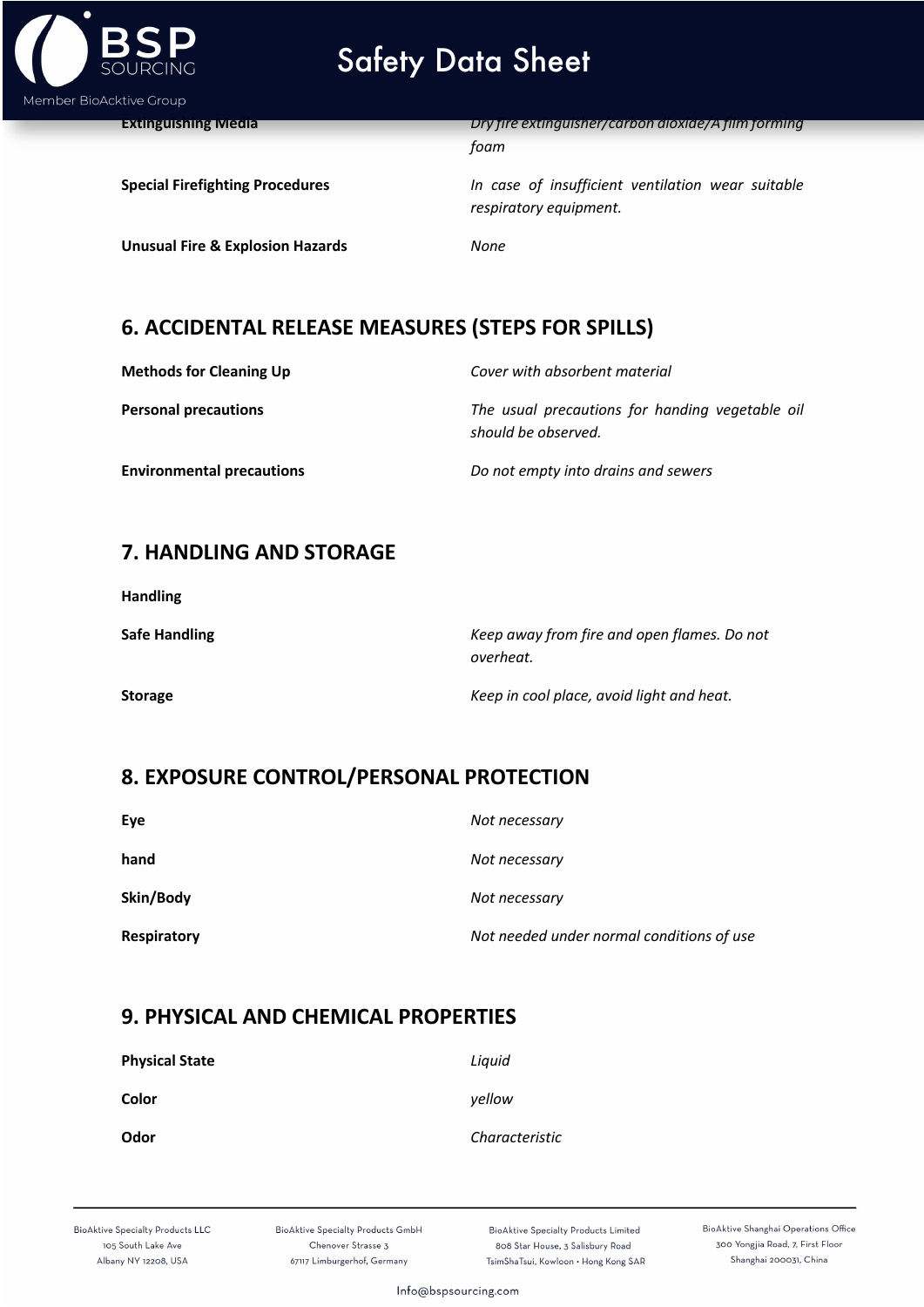

**Anto-ignition temperature** *>300*℃

**Boiling point** *>250*℃

**Solubility in Water** *Practically Insoluble*

### **10. STABILITY AND REACTIVITY**

| <b>Hazardous Decomposition or Byproducts</b> | In case of thermal decomposition, acid fumes<br>maybe formed |
|----------------------------------------------|--------------------------------------------------------------|
| <b>Conditions to Avoid</b>                   | Influence of light and heat                                  |
| <b>Material to avoid</b>                     | Avoid contact with strong oxidizing agents                   |
| <b>Hazardous Polymerization</b>              | Will Not Occur                                               |

## **11. TOXICOLOGICAL INFORMATION**

| <b>Acute Toxicity</b>                                                | Not toxic effect known                        |
|----------------------------------------------------------------------|-----------------------------------------------|
| <b>Further Toxicological Information</b>                             | Non irritant, no adverse health effects known |
| <b>Medical Conditions Generally Aggravated by</b><br><b>Exposure</b> | None                                          |
| <b>Irritancy</b>                                                     | Skin: not an irritant                         |
|                                                                      | Eyes: not an irritant                         |
| Carcinogenicity                                                      | None                                          |
| <b>Reproductive Toxicity</b>                                         | N/A                                           |
| <b>Teratogenicity</b>                                                | N/A                                           |
| <b>Mutagenicity</b>                                                  | N/A                                           |
| Name of toxicologically synergistic products                         | N/A                                           |

## **12. ECOLOGICAL INFORMATION**

| <b>Ecological Effects</b> | No adverse eco-toxic effects known |
|---------------------------|------------------------------------|
| <b>Fish Toxicity</b>      | None                               |
| <b>Bacterial Toxicity</b> | None                               |

BioAktive Specialty Products LLC 105 South Lake Ave Albany NY 12208, USA

BioAktive Specialty Products GmbH Chenover Strasse 3 67117 Limburgerhof, Germany

BioAktive Specialty Products Limited 808 Star House, 3 Salisbury Road TsimShaTsui, Kowloon • Hong Kong SAR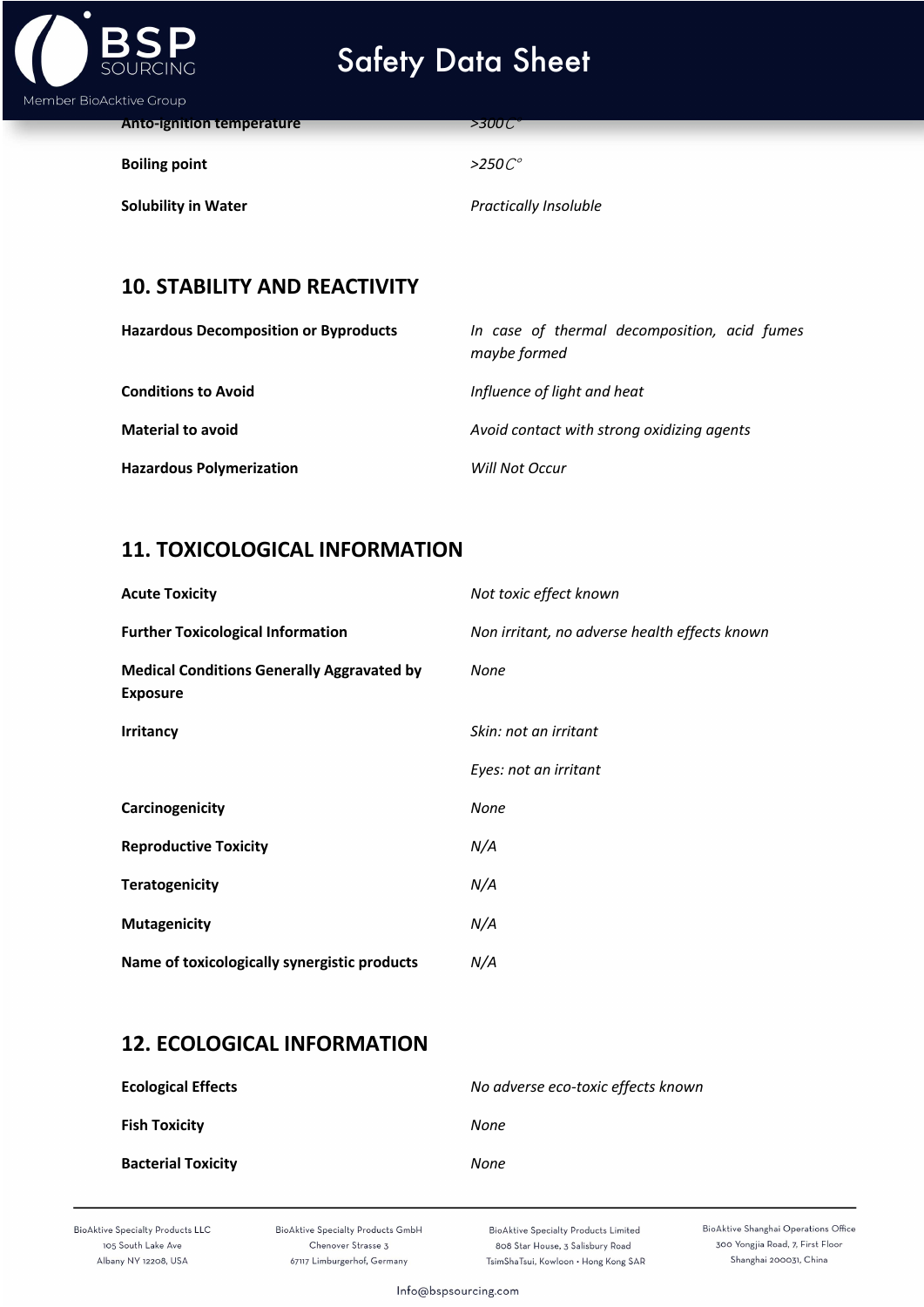

**Comment** *Biodegradable*

### **13. DISPOSAL CONSIDERATIONS**

**Disposal Methods** *According to national regulaton*

### **14. TRANSPORT INFORMATION**

| <b>DOT Classification</b>   | Not regulated  |
|-----------------------------|----------------|
| <b>Class/Division</b>       | Not restricted |
| <b>Proper Shipping Name</b> | N/A            |
| Label                       | None           |
| <b>Packing Group</b>        | N/A            |
| <b>ID Number</b>            | N/A            |
| Hazard                      | N/A            |

### **15. REGULATORY INFORMATION**

**No specific regulatory requirements**

### **16. ADDITIONAL INFORMATION**

**This information is provided for documentation purposes only.**

**This product is not considered hazardous.**

**The complete range of conditions or methods of use are beyond our control therefore we do not assume any responsibility and expressly disclaim any liability for any use of this product. Information contained herein is believed to be true and accurate however, all statements or suggestions are made without warranty, expressed or implied, regarding accuracy of the information, the hazards connected with the use of the material or the results to be obtained from the use thereof. Compliance with all applicable federal, state, and local laws and local regulations remains the responsibility of the user.**

**This safety sheet cannot cover all possible situations which the user may experience during processing. Each aspect of your operation should be examined to determine if, or where, additional precautions may be necessary. All health and safety information contained in this bulletin should be provided to your employees or customers.**

**BioAktive Specialty Products LLC** 105 South Lake Ave Albany NY 12208, USA

**BioAktive Specialty Products GmbH** Chenover Strasse 3 67117 Limburgerhof, Germany

**BioAktive Specialty Products Limited** 808 Star House, 3 Salisbury Road TsimShaTsui, Kowloon . Hong Kong SAR